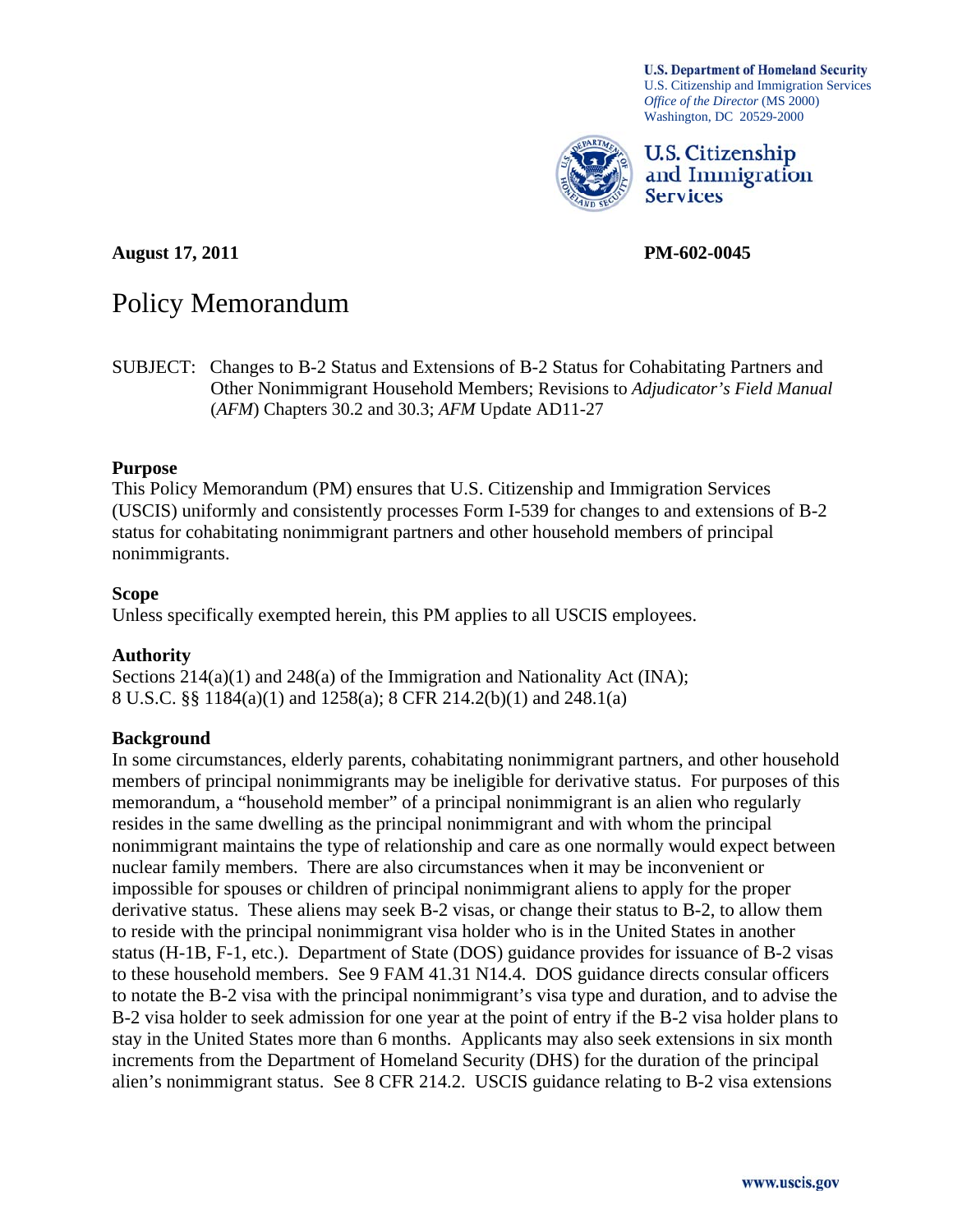PM-602-0045: Changes to B-2 Status and Extensions of B-2 Status for Cohabitating Partners and Other Nonimmigrant Household Members; Revisions to *AFM* Chapters 30.2 and 30.3; *AFM* Update AD11-27 Page 2

is silent on this type of extension. This guidance is intended to ensure USCIS adjudicates these applications uniformly and consistently with the manner in which DOS issues the visas.

# **Policy**

This policy does not change eligibility requirements for change of status to B-2, or extension of B-2 status. Rather, it clarifies that such a change and/or one or more extensions are appropriate in the exercise of discretion for household members, including the cohabitating partner of a principal nonimmigrant visa holder, when other eligibility requirements are met. When evaluating an application for change to or extension of B-2 status based on cohabitation, the cohabitating partner's relationship to the nonimmigrant principal alien in another status will be considered a favorable factor in allowing the household member to obtain or remain eligible for B-2 classification. When considering a change of status and/or multiple extensions for the cohabitating partner or other household member, the finite nature of the stay, rather than the duration of the stay or number of extensions sought, is controlling with respect to nonimmigrant intent. For example, the visit should be considered temporary even if the status may be extended several times over several years in order to match an extended course of study undertaken by the principal alien. However, while the I-539 (B-2) application must be adjudicated on its own merits, a finding that the principal nonimmigrant lacks nonimmigrant intent is a negative factor in the exercise of discretion.

#### **Implementation**

The *AFM* is revised as follows:

 $\mathcal{P}$ 1. Chapter 30.2 is amended to read:

Chapter 30.2

\*\*\*\*\*

```
(c) Use of Form I-539 for Extension of Stay . ***
```
(3) Adjudication . \*\*\*

**\*\*\*\*\*** 

(C) Decide If a Favorable Exercise of Discretion Is Warranted .

\*\*\*\*\*

- whether the applicant is likely to attempt to stay indefinitely. USCIS may terminate a nonimmigrant's authorized period of stay when it becomes aware the alien intends to remain indefinitely in the U.S. [See *Matter of Safadi, 11 I&N Dec 446 (BIA 1965)*]. \*\*\*
- assuming other eligibility requirements are met, favorable consideration should be given to the cohabitating partner or other household member of a principal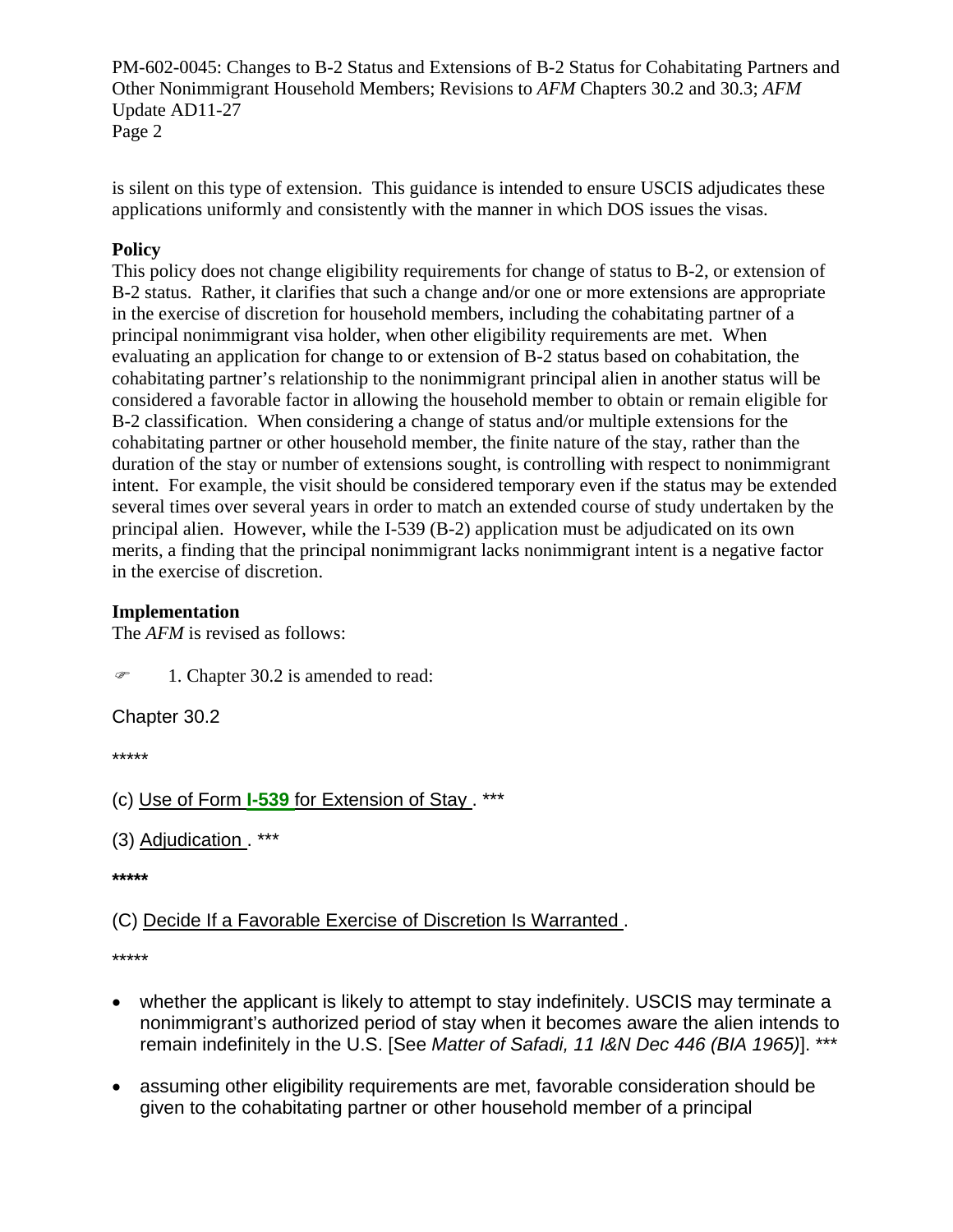PM-602-0045: Changes to B-2 Status and Extensions of B-2 Status for Cohabitating Partners and Other Nonimmigrant Household Members; Revisions to *AFM* Chapters 30.2 and 30.3; *AFM* Update AD11-27 Page 3

nonimmigrant visa holder in the United States pursuant to another status (H-1B, F-1, etc.) when the cohabitating partner or other household member is applying for B-2 extension(s) for the duration of the principal nonimmigrant's stay. A "household member" of a principal nonimmigrant is an alien who regularly resides in the same dwelling as the principal nonimmigrant and with whom the principal nonimmigrant maintains the type of relationship and care as one normally would expect between nuclear family members.

 $\mathcal{P}$ 2. Chapter 30.3 is amended to read:

\*\*\*\*\*

Chapter 30.3

\*\*\*\*\*

(c) Use of Form **I-539** for Extension of Stay . \*\*\*

(3) Adjudication . \*\*\*

**\*\*\*\*\*** 

(D) Determine if a Favorable Exercise of Discretion Is Warranted .

\*\*\*\*\*

Note 2:

\*\*\*\*\*

A series of precedent decisions and court cases uphold USCIS's decision to deny a change of status in such a situation. *Matter of Hsu*, 14 I&N Dec. 344 (R.C. 1973), denied a change of status to an applicant who obtained a visa under the pretext of a visit for business when the actual purpose was to seek acceptance at a school. In *Matter of Le Floch*, 13 I&N Dec. 251 (BIA 1969), the Board ruled that even the applicant's claim that she was misinformed by a consular officer regarding the need for a student visa was insufficient to justify entry as a visitor. In *Seihoon v. Levy*, 408 F. Supp. 1208 (D. La. 1976), the court upheld the decision to deny an application to change status based on a finding that a rapid sequence of events leading to enrollment in a school is sufficient for a finding that the applicant had a preconceived intent to change nonimmigrant status and circumvent the normal visa issuance process. \*\*\*

Assuming other eligibility requirements are met, favorable consideration should be given to the cohabitating partner or other household member of a principal nonimmigrant visa holder when the cohabitating partner or other household member is applying for change to B-2 status for the duration of the principal nonimmigrant's stay. A "household